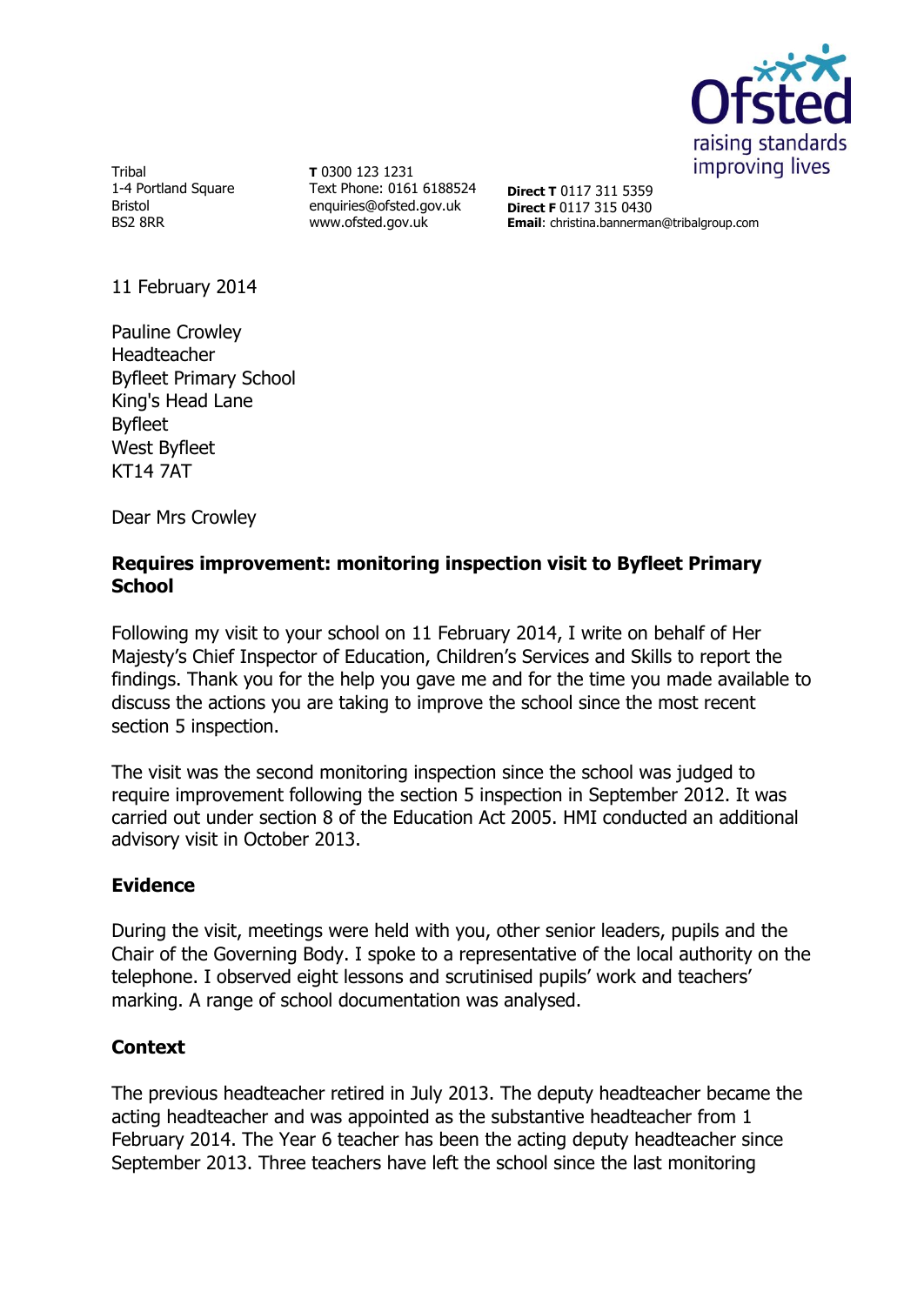

inspection and one has retired. Four new teachers have started, three of whom are newly qualified teachers. The subject leaders for English and mathematics started these roles in September 2013. The co-ordinator of provision for disabled pupils and those with special educational needs took over this role in January 2013.

#### **Main findings**

The headteacher has rightly set clear and high expectations of all staff and pupils and the new leadership team has wasted no time in improving teaching. Regular training for teachers and teaching assistants has meant that many aspects of teaching have improved. Pupils, including the most able, are challenged more effectively because the work they are given during lessons is harder. Teachers' regular marking means that pupils are clear about what they need to do to improve their work and they are given frequent opportunities to make improvements. Teachers check on pupils' progress throughout lessons, giving pupils specific feedback on how well they are doing. Pupils know what they are learning in lessons and what they need to do to be successful. Teaching assistants are providing much more effective support for individual pupils and groups of pupils during lessons. As a result, the proportion of teaching that is consistently good is growing rapidly, particularly amongst the more experienced teachers. Where teaching is not yet consistently good, not all pupils make good progress because teachers' questioning does not challenge pupils enough and the pace of lessons is too slow.

Pupils' achievement is improving because of better teaching. For example, the proportion of Year 6 pupils on track to make or exceed expected levels of progress by the end of Key Stage 2 has increased, particularly in reading and writing. Overall, pupils throughout the school have made more rapid progress since September 2013, although this remains somewhat inconsistent between different classes and subjects. Pupils' progress is now tracked in detail by leaders and teachers. Pupils at risk of underachievement are now quickly identified so that they receive extra help and support.

Leaders now have clear roles and responsibilities focused on improving teaching and pupils' achievement. They work together effectively to bring about improvements. The monitoring of teaching is regular and accurate. Teachers receive frequent individual feedback about what they are doing well and what they need to improve further. Although less experienced teachers receive extra support from leaders, they would benefit from increased levels of advice and guidance to ensure that their teaching is consistently good as soon as possible. Leaders now hold teachers fully to account for the achievement of the pupils that they teach.

Governors have an accurate view of the strengths of the school and what needs to be improved further. They now receive much better information about pupils' achievement and, because of the training they have received, they challenge school leaders more effectively. Governors are fully involved in monitoring the progress of